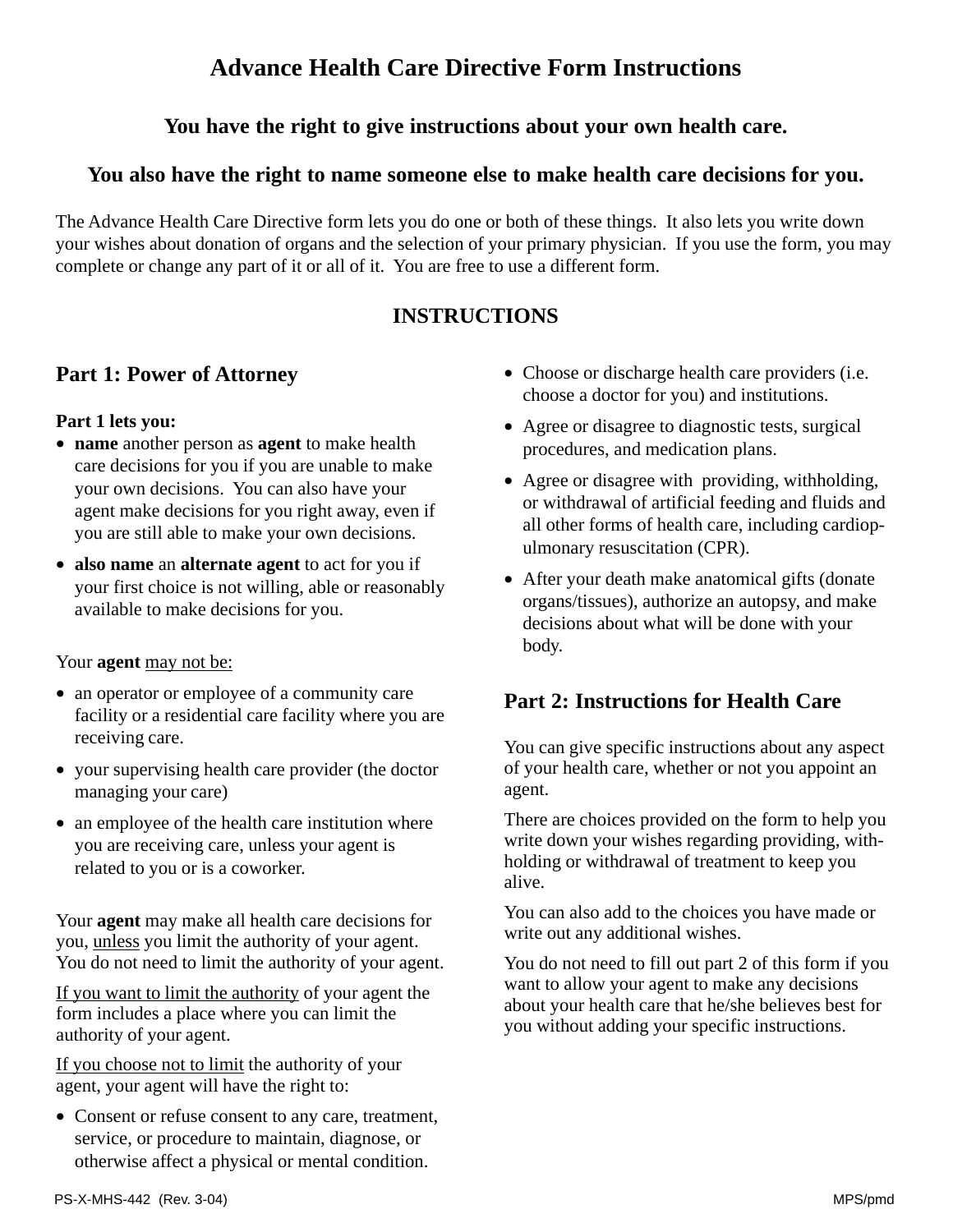#### **Part 3: Donation of Organs**

You can write down your wishes about donating your bodily organs and tissues following your death.

## **Part 4: Primary Physician**

You can select a physician to have primary or main responsibility for your health care.

## **Part 5: Signature and Witnesses**

After completing the form, **sign and date it** in the section provided.

The form must be signed **by two qualified witnesses** (see the statements of the witnesses included in the form) **or** acknowledged before a notary public. **A notary is not required if the form is signed by two witnesses. The wittnesses must sign the form on the same date it is signed by the person making the Advance Directive.** 

See part 6 of the form if you are a patient in a skilled nursing facility.

## **Part 6: Special Witness Requirement**

A Patient Advocate or Ombudsman must witness the form *if you are a patient in a skilled nursing facility* (a health care facility that provides skilled nursing care and supportive care to patients). See Part 6 of the form.

# *You have the right to change or revoke your Advance Health Care Directive at any time*

 If you have questions about completing the Advance Directive in the hospital, please ask to speak to a Chaplain or Social Worker.

# We ask that you **complete this form in English**

so your caregivers can understand your directions.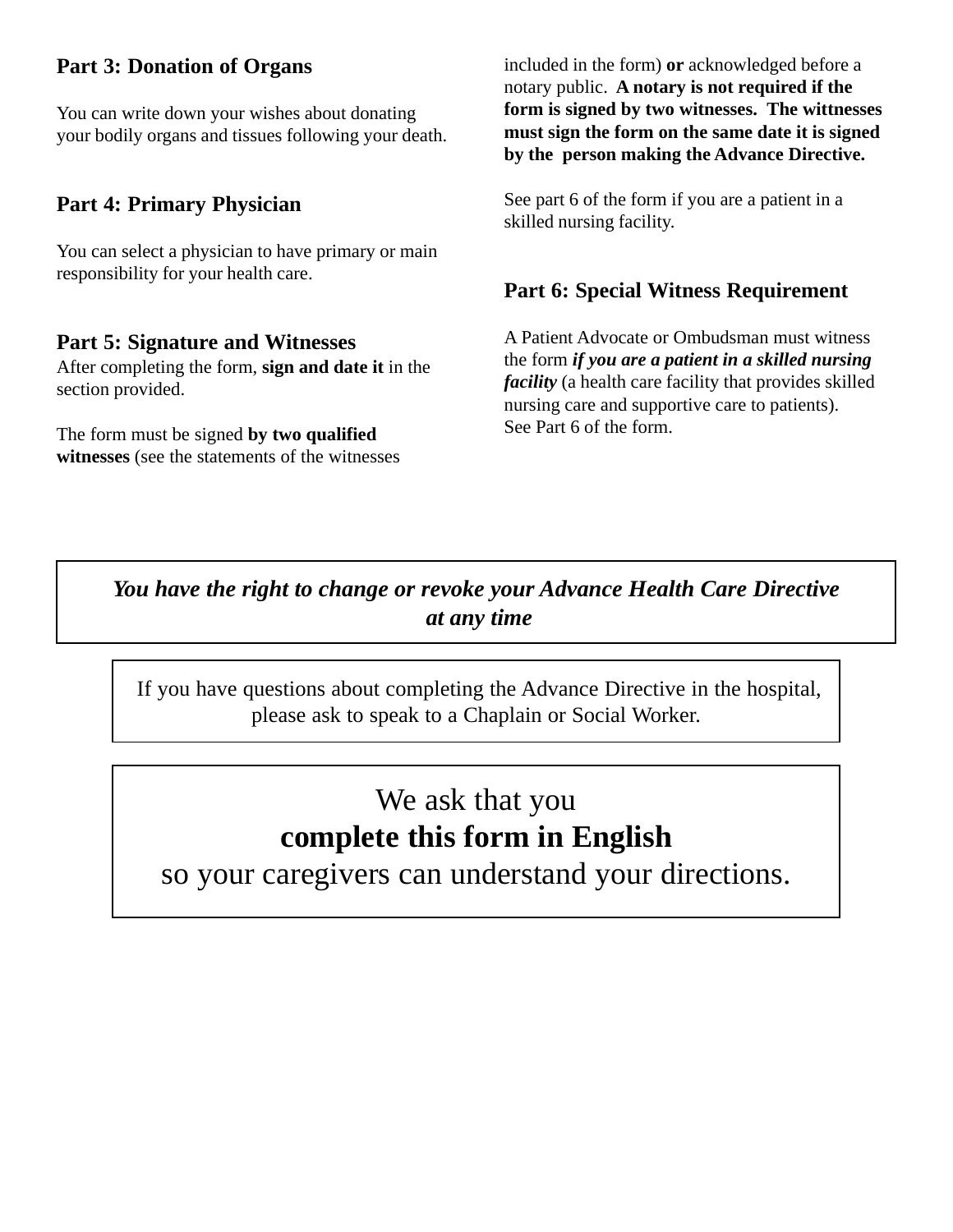# **Advance Health Care Directive**

Name\_\_\_\_\_\_\_\_\_\_\_\_\_\_\_\_\_\_\_\_\_\_\_\_\_\_\_\_\_\_\_\_\_\_\_\_\_\_\_\_

Date  $\Box$ 

You have the right to give instructions about your own health care. You also have the right to name someone else to make health care decisions for you. This form also lets you write down your wishes regarding donation of organs and the designation of your primary physician. If you use this form, you may complete or change all or any part of it. You are free to use a different form.

*You have the right to change or revoke this advance health care directive at any time.* 

#### **Part 1 — Power of Attorney for Health Care**

(1.1) DESIGNATION OF AGENT: I designate the following individual as my agent to make health care decisions for me:

\_\_\_\_\_\_\_\_\_\_\_\_\_\_\_\_\_\_\_\_\_\_\_\_\_\_\_\_\_\_\_\_\_\_\_\_\_\_\_\_\_\_\_\_\_\_\_\_\_\_\_\_\_\_\_\_\_\_\_\_\_\_\_\_\_\_\_\_\_\_\_\_\_\_\_\_\_\_\_\_ \_\_\_\_\_\_\_\_\_\_\_\_\_\_\_\_\_\_\_\_\_\_\_\_\_\_\_\_\_\_\_\_\_\_\_\_\_\_\_\_\_\_\_\_\_\_\_\_\_\_\_\_\_\_\_\_\_\_\_\_\_\_\_\_\_\_\_\_\_\_\_\_\_\_\_\_\_\_\_\_ Name of individual you choose as agent:\_\_\_\_\_\_\_\_\_\_\_\_\_\_\_\_\_\_\_\_\_\_\_\_\_\_\_\_\_\_\_\_\_\_\_\_\_\_\_\_\_\_\_\_\_\_\_\_\_\_\_\_\_\_ Relationship\_\_\_\_\_\_\_\_\_\_\_\_\_\_\_\_\_\_\_\_\_\_\_\_\_\_\_\_\_\_\_\_\_ Address: \_\_\_\_\_\_\_\_\_\_\_\_\_\_\_\_\_\_\_\_\_\_\_\_\_\_\_\_\_\_\_\_\_\_\_\_\_\_\_\_\_\_\_\_\_\_\_\_\_\_\_\_\_\_\_\_\_\_\_\_\_\_\_\_\_\_\_\_\_\_\_\_\_\_\_\_\_\_\_\_ Telephone numbers: (Indicate home, work, cell) \_\_\_\_\_\_\_\_\_\_\_\_\_\_\_\_\_\_\_\_\_\_\_\_\_\_\_\_\_\_\_\_\_ ALTERNATE AGENT (Optional): If I revoke my agent's authority or if my agent is not willing, able, or reasonably available to make a health care decision for me, I designate as my first alternate agent: Name of individual you choose as alternate agent:\_\_\_\_\_\_\_\_\_\_\_\_\_\_\_\_\_\_\_\_\_\_\_\_\_\_\_\_\_\_\_\_\_\_\_\_\_\_\_\_\_\_\_\_\_\_ Relationship Address: Telephone numbers: (Indicate home, work, cell) SECOND ALTERNATE AGENT (optional): If I revoke the authority of my agent and first alternate agent or if neither is willing, able, or reasonably available to make a health care decision for me, I designate as my second alternate agent: Name of individual you choose as second alternate agent: \_\_\_\_\_\_\_\_\_\_\_\_\_\_\_\_\_\_\_\_\_\_\_ Address: \_\_\_\_\_\_\_\_\_\_\_\_\_\_\_\_\_\_\_\_\_\_\_\_\_\_\_\_\_\_\_\_\_\_\_\_\_\_\_\_\_\_\_\_\_\_\_\_\_\_\_\_\_\_\_\_\_\_\_\_\_\_\_\_\_\_\_\_\_\_\_\_\_\_\_\_\_\_\_\_ Telephone numbers: (Indicate home, work, cell) \_\_\_\_\_\_\_\_\_\_\_\_\_\_\_\_\_\_\_\_\_\_\_\_\_\_\_\_\_\_\_\_\_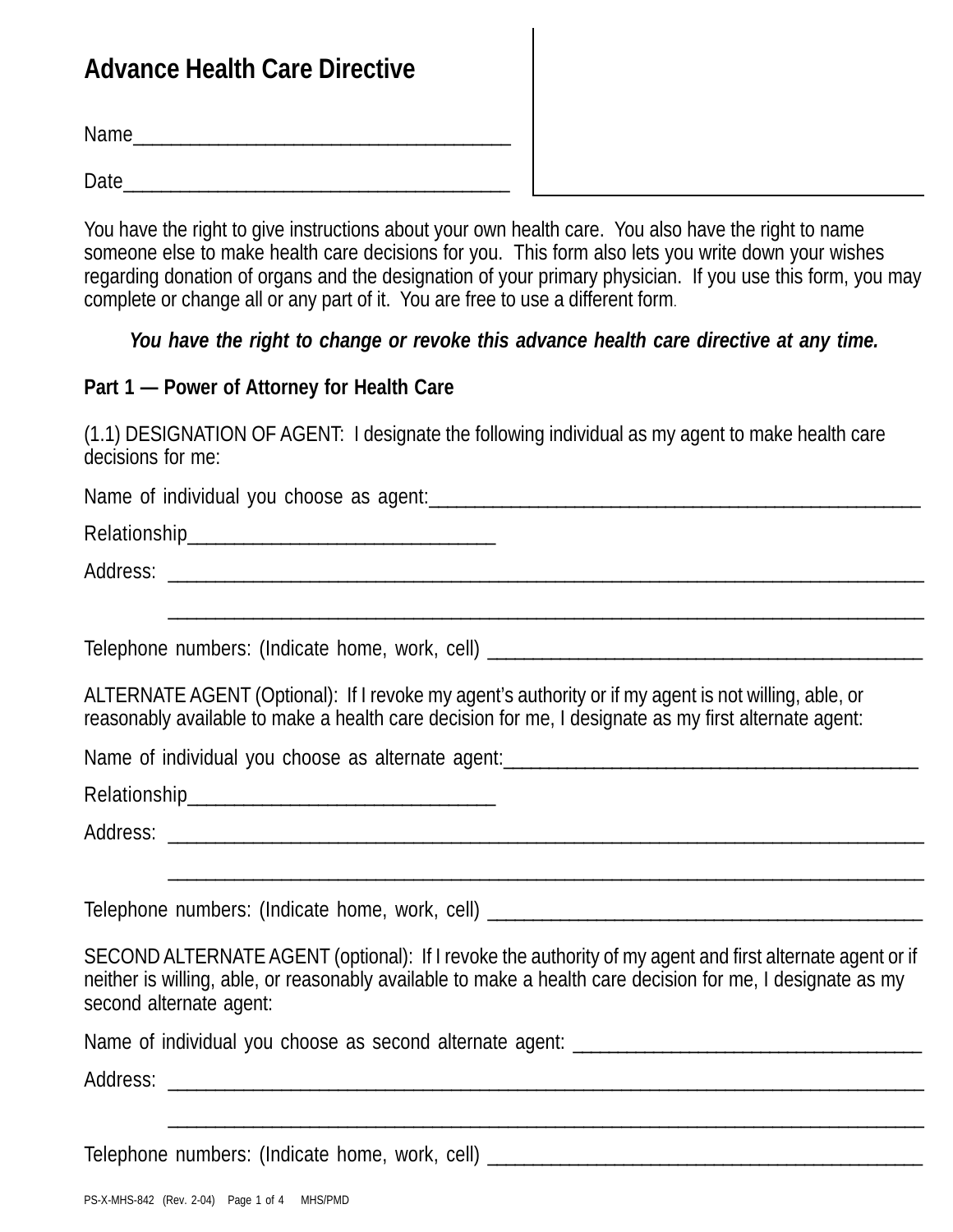(1.2) AGENT'S AUTHORITY: My agent is authorized to 1) make all health care decisions for me, including decisions to provide, withhold, or withdraw artificial nutrition and hydration and all other forms of health care to keep me alive, 2) to choose a particular physician or health care facility, and 3) to receive or consent to the release of medical information and records, except as I state here:

\_\_\_\_\_\_\_\_\_\_\_\_\_\_\_\_\_\_\_\_\_\_\_\_\_\_\_\_\_\_\_\_\_\_\_\_\_\_\_\_\_\_\_\_\_\_\_\_\_\_\_\_\_\_\_\_\_\_\_\_\_\_\_\_\_\_\_\_\_\_\_\_\_\_\_\_\_\_\_\_\_\_\_\_\_\_\_\_\_

\_\_\_\_\_\_\_\_\_\_\_\_\_\_\_\_\_\_\_\_\_\_\_\_\_\_\_\_\_\_\_\_\_\_\_\_\_\_\_\_\_\_\_\_\_\_\_\_\_\_\_\_\_\_\_\_\_\_\_\_\_\_\_\_\_\_\_\_\_\_\_\_\_\_\_\_\_\_\_\_\_\_\_\_\_\_\_\_\_ (Add additional sheets if needed.)

(1.3) WHEN AGENT'S AUTHORITY BECOMES EFFECTIVE: My agent's authority becomes effective when my primary physician determines that I am unable to make my own health care decisions unless I initial the following line.

If I initial this line, my agent's authority to make health care decisions for me takes effect immediately.

(1.4) AGENT'S OBLIGATION: My agent shall make health care decisions for me in accordance with this power of attorney for health care, any instructions I give in Part 2 of this form, and my other wishes to the extent known to my agent. To the extent my wishes are unknown, my agent shall make health care decisions for me in accordance with what my agent determines to be my best interest. In determining my best interest, my agent shall consider my personal values to the extent known to my agent.

(1.5) AGENT'S POST DEATH AUTHORITY: My agent is authorized to make anatomical gifts, authorize an autopsy, and direct disposition of my remains, except as I state here or in Part 3 of this form:

\_\_\_\_\_\_\_\_\_\_\_\_\_\_\_\_\_\_\_\_\_\_\_\_\_\_\_\_\_\_\_\_\_\_\_\_\_\_\_\_\_\_\_\_\_\_\_\_\_\_\_\_\_\_\_\_\_\_\_\_\_\_\_\_\_\_\_\_\_\_\_\_\_\_\_\_\_\_\_\_\_\_\_\_\_\_\_\_\_

\_\_\_\_\_\_\_\_\_\_\_\_\_\_\_\_\_\_\_\_\_\_\_\_\_\_\_\_\_\_\_\_\_\_\_\_\_\_\_\_\_\_\_\_\_\_\_\_\_\_\_\_\_\_\_\_\_\_\_\_\_\_\_\_\_\_\_\_\_\_\_\_\_\_\_\_\_\_\_\_\_\_\_\_\_\_\_\_\_ (Add additional sheets if needed.)

(1.6) NOMINATION OF CONSERVATOR: If a conservator of my person needs to be appointed for me by a court, I nominate the agent designated in this form. If that agent is not willing, able, or reasonably available to act as conservator, I nominate the alternate agents whom I have named. \_\_\_\_\_\_ (initial here)

## **Part 2 — Instructions for Health Care**

If you fill out this part of the form, you may strike out any wording you do not want.

(2.1) **END-OF-LIFE DECISIONS**: I direct my health care providers and others involved in my care to provide, withhold, or withdraw treatment in accordance with the choice I have marked below:

#### a) Choice Not To Prolong

I do not want my life to be prolonged if the likely risks and burdens of treatment would outweigh the expected benefits, or if I become unconscious and, to a realistic degree of medical certainty, I will not regain consciousness, or if I have an incurable and irreversible condition that will result in my death in a relatively short time. Or

#### $\Box$  b) Choice To Prolong

I want my life to be prolonged as long as possible within the limits of generally accepted medical treatment standards.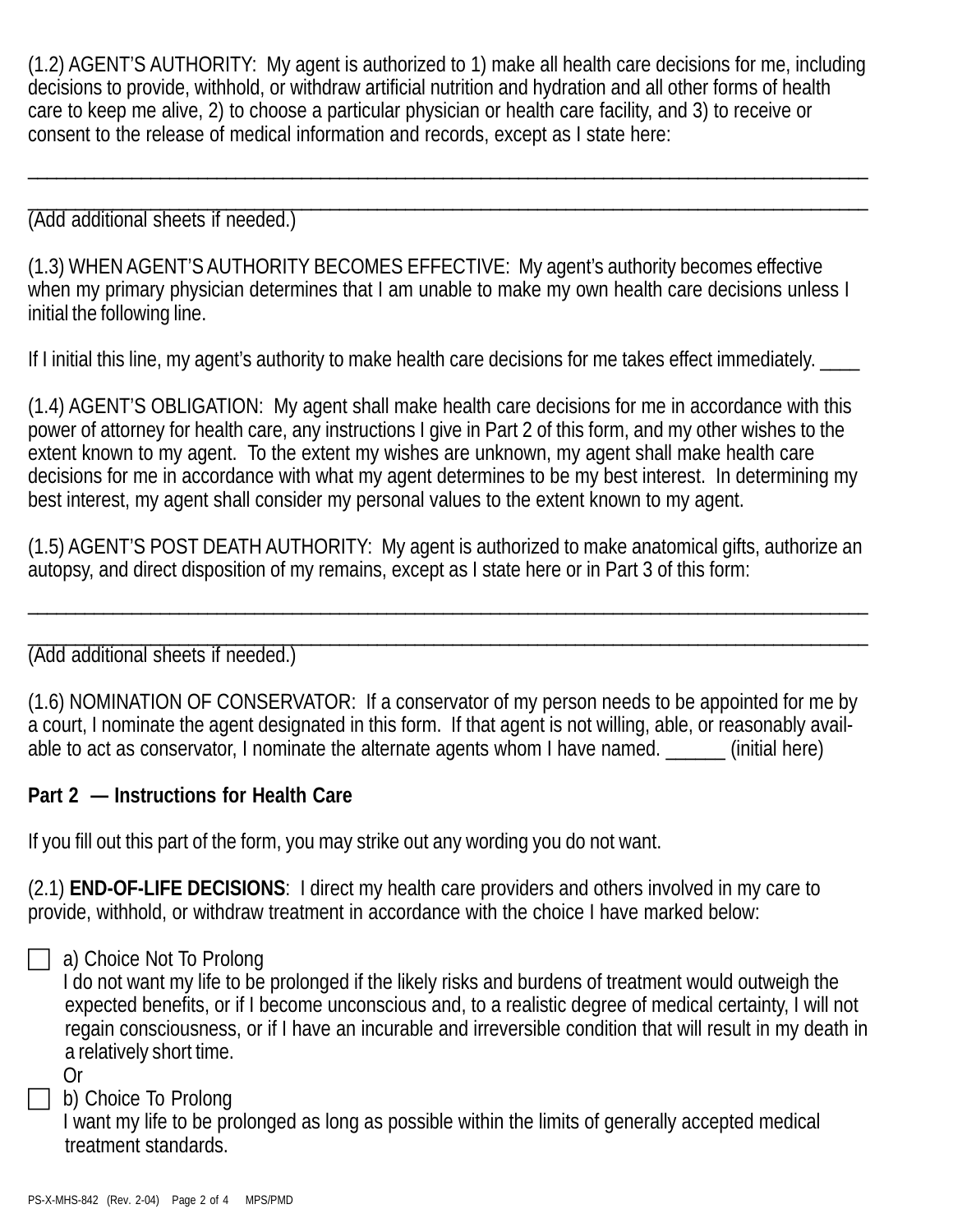(2.2) OTHER WISHES: If you have different or more specific instructions other than those marked above, such as: what you consider a reasonable quality of life, treatments you would consider burdensome or unacceptable, write them here.

\_\_\_\_\_\_\_\_\_\_\_\_\_\_\_\_\_\_\_\_\_\_\_\_\_\_\_\_\_\_\_\_\_\_\_\_\_\_\_\_\_\_\_\_\_\_\_\_\_\_\_\_\_\_\_\_\_\_\_\_\_\_\_\_\_\_\_\_\_\_\_\_\_\_\_\_\_\_\_\_\_\_\_\_\_\_\_\_\_\_\_\_\_\_\_\_\_\_\_\_\_\_\_\_\_\_\_

| Add additional sheets if needed.)                                                                                                                                                                                                                                              |           |
|--------------------------------------------------------------------------------------------------------------------------------------------------------------------------------------------------------------------------------------------------------------------------------|-----------|
| Part 3 – Donation of Organs at Death (Optional)                                                                                                                                                                                                                                |           |
| (3.1) Upon my death (mark applicable box):<br>$\Box$ I give any needed organs, tissues, or parts<br>□ I give the following organs, tissues or parts only:<br>□ I give the following organs, tissues or parts only:<br>$\Box$ I do not wish to donate organs, tissues or parts. |           |
| My gift is for the following purposes (strike out any of the following you do not want):<br>Research<br>Transplant<br>Therapy                                                                                                                                                  | Education |
| Part 4 - Primary Physician (Optional)                                                                                                                                                                                                                                          |           |
| (4.1) I designate the following physician as my primary physician:                                                                                                                                                                                                             |           |
| Address:                                                                                                                                                                                                                                                                       |           |
|                                                                                                                                                                                                                                                                                |           |
| Part 5 - Signature                                                                                                                                                                                                                                                             |           |
| (5.1) EFFECT OF A COPY: A copy of this form has the same effect as the original.                                                                                                                                                                                               |           |
| (5.2) SIGNATURE: Sign name:                                                                                                                                                                                                                                                    | Date:     |

(5.3) STATEMENT OF WITNESSES: I declare under penalty of perjury under the laws of California (1) that the individual who signed or acknowledged this advance health care directive is personally known to me, or that the individual's identity was proven to me by convincing evidence (2) that the individual signed or acknowledged this advance directive in my presence (3) that the individual appears to be of sound mind and under no duress, fraud, or undue influence, (4) that I am not a person appointed as agent by this advance directive, and (5) that I am not the individual's health care provider, an employee of the individual's health care provider, the operator of a community care facility, an employee of an operator of a community care facility, the operator of a residential care facility for the elderly nor an employee of an operator of a residential care facility for the elderly.